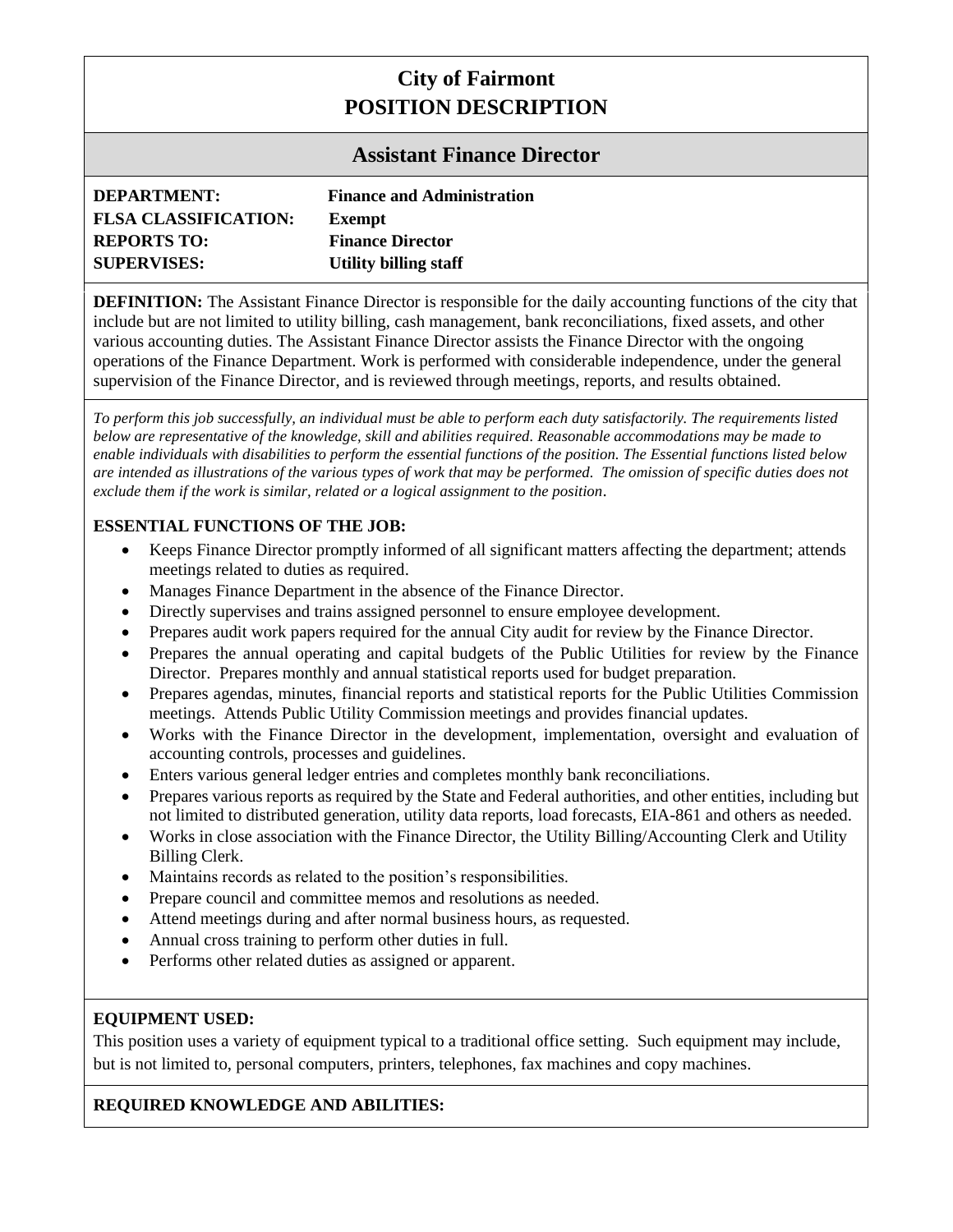- Possess excellent written and oral communication and interpersonal skills as applied to interaction with coworkers, supervisor, the general public, etc. sufficient to exchange or convey information and to receive work.
- Strong knowledge of Microsoft Excel formulas.
- General Ledger structure.
- Ability to assign, delegate and monitor work and supervise staff.
- Knowledge of computers and computer software that includes Financial Software Applications, Microsoft Office Applications, and other software applications used in municipal government.
- Thorough knowledge of principles and practices governing all aspects of public finance and governmental accounting.
- Thorough knowledge of Governmental Accounting Standard Board (GASB) statements and financial reporting requirements.
- Ability to provide excellent customer service.
- Knowledge and ability to maintain records and files.
- Ability to maintain confidentiality.
- Excellent typing and 10-key ability.
- Effective problem solving, analytical skills and communication.

# **MINIMUM QUALIFICATIONS:**

- Bachelor's degree in Accounting, Finance or related field.
- Experience with AR, AP and Payroll.
- Experience with Microsoft Excel.
- Three (3) or more years' experience in the accounting field.
- One (1) year of supervisory experience.

#### **PREFERRED QUALIFICATIONS:**

- Three or more years in governmental finance, utility billing software experience desired.
- Experience preparing or auditing comprehensive financial reports.
- Budget preparation and capital planning experience desired.

# **CONDITIONS OF EMPLOYMENT:**

- Must possess a valid Minnesota Driver's License or the ability to obtain within thirty (30) days of employment.
- Must satisfactorily pass a criminal background examination.
- Must comply with organizational and departmental policies.

# **WORK SCHEDULE:**

The typical work schedule for this position is full-time Monday-Friday, hours are subject to current personnel policy. Additional hours may be required, as this position may attend City Council meetings and other meetings as necessary.

# **WORK ENVIRONMENT/PHYSICAL DEMANDS:**

The work environment characteristics described here are representative of those an employee encounters while performing the essential functions of this job. Reasonable accommodations may be made to enable individuals with disabilities to perform the essential functions.

This position requires the employee to work alone, with others, around others and have contact with the public.

This position will work inside in an office.

Activities that will **occur continuously**, 5-8 hours: sitting, verbal communication, hearing, repetitive motions.